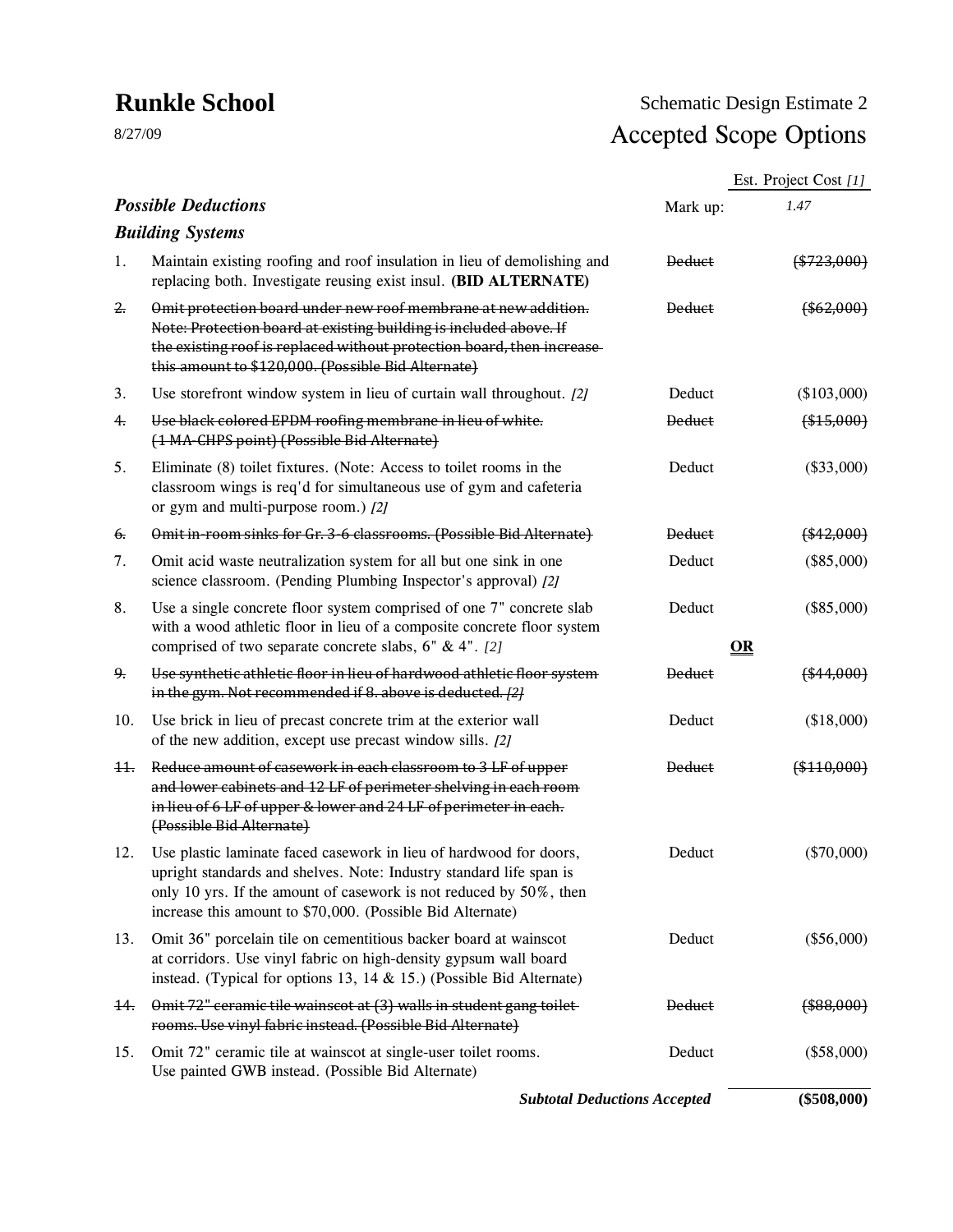# **Runkle School** Schematic Design Estimate 2 8/27/09 Accepted Scope Options

## Est. Project Cost *[1]*

|                | <b>Deductions Previously Considered &amp; Not Yet Accepted</b>                                                                                                                                                                |                         |               |
|----------------|-------------------------------------------------------------------------------------------------------------------------------------------------------------------------------------------------------------------------------|-------------------------|---------------|
|                | <b>Building Systems &amp; Equipment</b>                                                                                                                                                                                       |                         |               |
| <del>16.</del> | Reuse (2) existing boilers in lieu of replacement with (3) new<br>boilers. [2]                                                                                                                                                | <b>Deduct</b>           | \$165,000     |
| 17.            | Omit all playground equipment and associated rubber safety surfacing.<br>(Possible Bid Alternate)                                                                                                                             | <b>Deduct</b>           | $(*5555,000)$ |
|                | <b>School Programs</b>                                                                                                                                                                                                        |                         |               |
| 18.            | Reduce size of 6th Grade Science Classroom by 350 sf.<br>(Note: Save 80% X trade cost per SF of new construction.<br>No re-design required.) [2]                                                                              | Deduct                  | $(\$76,000)$  |
| 19.            | Omit PTO and RED Workrooms and Offices. Save 650 sf.<br>(Note: Save 80% X trade cost per SF of new construction.<br>No re-design required.) $[2]$                                                                             | <b>Deduct</b>           | $(*142,000)$  |
| 20.            | Omit dedicated Department Storage rooms. Save 300 sf.<br>(Note: Save 80% X trade cost per SF of new construction.<br>No re-design required.) [2]                                                                              | Deduct                  | $(\$66,000)$  |
| 21.            | Omit Multi-purpose Room. Use old gym for new Cafeteria.<br>Save net area of 1,400 sf. (Note: Save 80% X trade cost-<br>per SF of new construction, less re-design cost.) [2]                                                  | <b>Deduct</b>           | \$188,000     |
| 22.            | Omit Computer Lab. Save net area of 600 sf (Note: Save-<br>80% X trade cost per SF of new construction, less re-<br>$\frac{design cost.}{121}$                                                                                | <b>Deduct</b>           | ${$402,000}$  |
| 23.            | Reduce Indirect Expense allowance.                                                                                                                                                                                            | Deduct                  | (\$150,000)   |
|                | <b>Total Deductions Accepted</b>                                                                                                                                                                                              |                         | $(\$800,000)$ |
|                | <b>Possible Additions</b>                                                                                                                                                                                                     |                         |               |
|                | <b>Building Configuration</b>                                                                                                                                                                                                 |                         |               |
| $\ddagger$     | Cafeteria                                                                                                                                                                                                                     |                         |               |
|                | a. Lower the cafeteria floor by 2 feet to El. 122' 10". Provide new stair<br>and ramp located in the cafeteria. Increase the size of the cafeteria to<br>accommodate the stair and ramp. Cafeteria storage is included in the | Add                     | \$59,000      |
|                | open Cafeteria. [2]                                                                                                                                                                                                           | $\overline{\mathbf{R}}$ |               |
|                | b. Increase the size of the cafeteria to accommodate seating for 230. [2]                                                                                                                                                     | Add                     | \$37,000      |
|                | <b>Building Systems</b>                                                                                                                                                                                                       |                         |               |
| 2.             | Allowance for using high-efficiency steel boilers in lieu of cast iron.                                                                                                                                                       | Add                     | \$50,000      |
| $\frac{3}{2}$  | Allowance for using proprietary cast iron boilers.                                                                                                                                                                            | Add                     | \$50,000      |
| 4.             | Allowance for key card access system at all exterior doors.                                                                                                                                                                   | Add                     | \$25,000      |